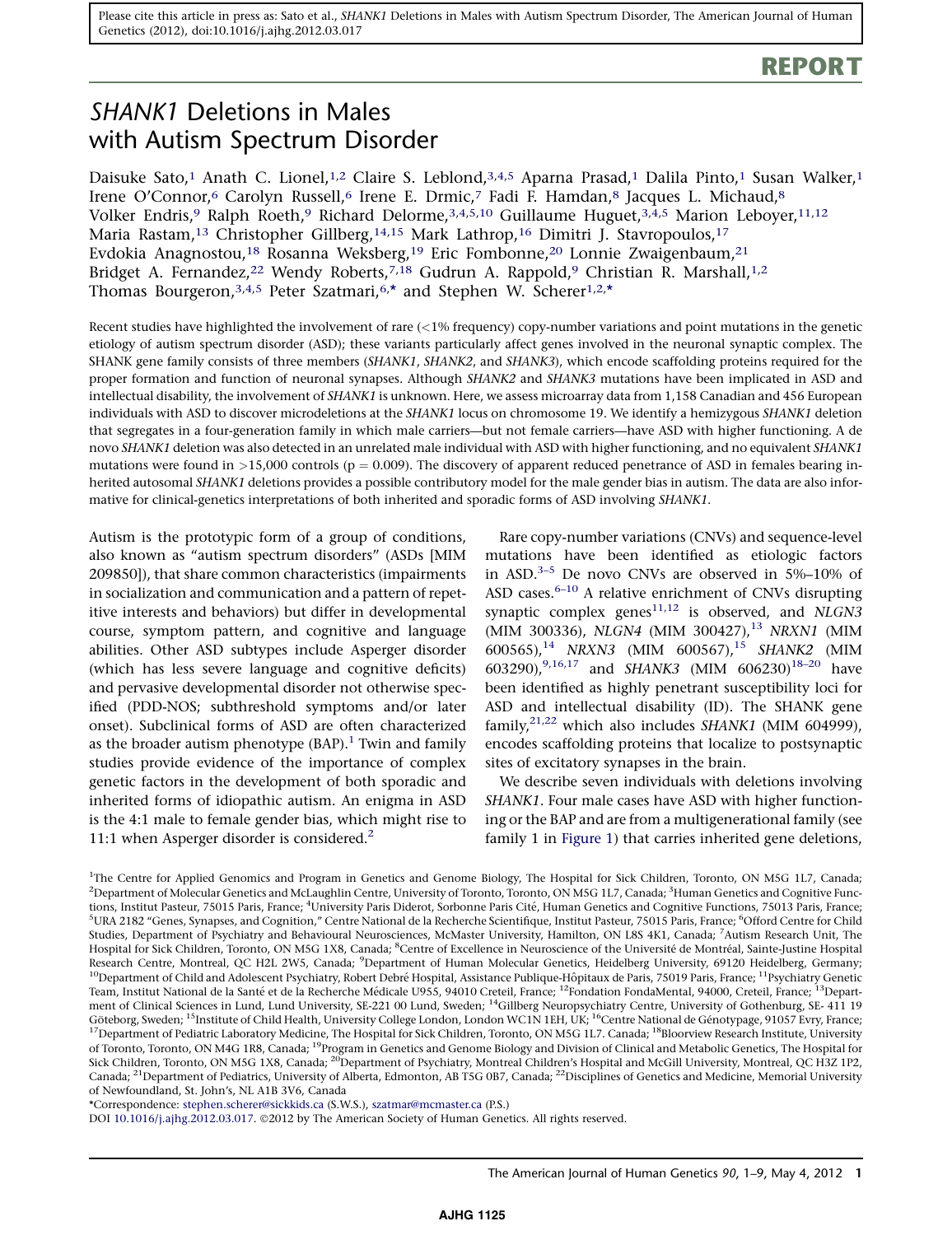<span id="page-1-0"></span>

Figure 1. Pedigree of Family 1

Pedigree of a multigenerational family carrying a rare CNV that deletes one copy of SHANK1. Individuals with ASD and BAP are indicated by filled symbols and striped symbols, respectively. The proband is indicated by an arrow. ''WT'' indicates individuals that have the typical copy number of two at the SHANK1 locus, and ''NA'' indicates the unavailability of DNA.

an unrelated fifth ASD male case has a de novo deletion at the same locus (see family 2 in [Figure S1](#page-6-0), available online), and two female individuals from family 1 (Figure 1) have the SHANK1 deletion but no ASD or BAP.

The ASD dataset examined in this study was composed of 1,158 unrelated Canadian individuals (898 males and 260 females) and 456 unrelated European individuals (362 males and 94 females). All individuals with ASD were diagnosed by expert clinicians on the basis of the Autism Diagnostic Interview-Revised (ADI-R) and/or the Autism Diagnostic Observation Schedule (ADOS).<sup>[23](#page-7-0)</sup> Canadian cases were recruited from five different sites: The Hospital for Sick Children, Toronto, Ontario; McMaster University, Hamilton, Ontario; Memorial University of Newfoundland, St. John's, Newfoundland; University of Alberta, Edmonton, Alberta; and the Montreal Children's Hospital of the McGill University Health Centre, Montreal, Quebec. The European ASD subjects were recruited by the PARIS (Paris Autism Research International Sibpair) study and several other sites at specialized clinical centers dispersed in France, Sweden, Germany, Finland, and the UK. In Sweden, for some cases, the Diagnostic Interview for Social and Communication Disorders (DISCO-10) was applied instead of the ADI-R. The ID dataset consisted of 185 mostly French Canadians (98 males and 87 females) and 155 German nonsyndromic ID cases (93 males and 62 females). Further descriptions of these datasets and the assessment proce-dures used are available elsewhere.<sup>[16,24](#page-6-0)</sup> Approval was obtained from the research ethics boards at The Hospital for Sick Children (Toronto) and McMaster University for

the study, and informed written consent was obtained from all participants.

For the assessment of the presence of CNVs on a genome-wide scale, DNA from the Canadian ASD dataset was genotyped at The Centre for Applied Genomics, Toronto with one of three high-resolution microarray platforms: Affymetrix GeneChip SNP 6.0, Illumina Infinium 1M single SNP, or Agilent SurePrint G3 Human CGH (comparative genomic hybridization) 1x1M. The probe coverage of these platforms at the SHANK1 region is shown in [Figure S2](#page-6-0). CNVs were analyzed with published methods. $9,25,26$  Briefly, CNV calling was performed with a multialgorithm approach that used at least two different algorithms for the three array platforms: Affymetrix 6.0 (Birdsuite, iPattern, and Genotyping Console), Illumina 1M (PennCNV, QuantiSNP, and iPattern), and Agilent CGH 1x1M (DNA Analytics and CBS from DNAcopy package). Subsequent analyses focused on those CNVs spanning five or more array probes and detected by at least two algorithms. Independent validation of the deletion at the SHANK1 locus in family 1 was performed with SYBR-Green-based real-time quantitative PCR (qPCR), for which two independent primer pairs were placed at the SHANK1 locus and the FOXP2 (MIM 605317) locus as a negative (diploid) control [\(Figure S3\)](#page-6-0). All primers used in qPCR validation and breakpoint mapping are listed in [Table S1](#page-6-0).

Using the Illumina Human 1M-Duo BeadChip, we genotyped DNA from the European ASD dataset at the Centre National de Génotypage at the Institut Pasteur. CNVs were analyzed with previously published methods.<sup>[9](#page-6-0)</sup>

<sup>2</sup> The American Journal of Human Genetics 90, 1–9, May 4, 2012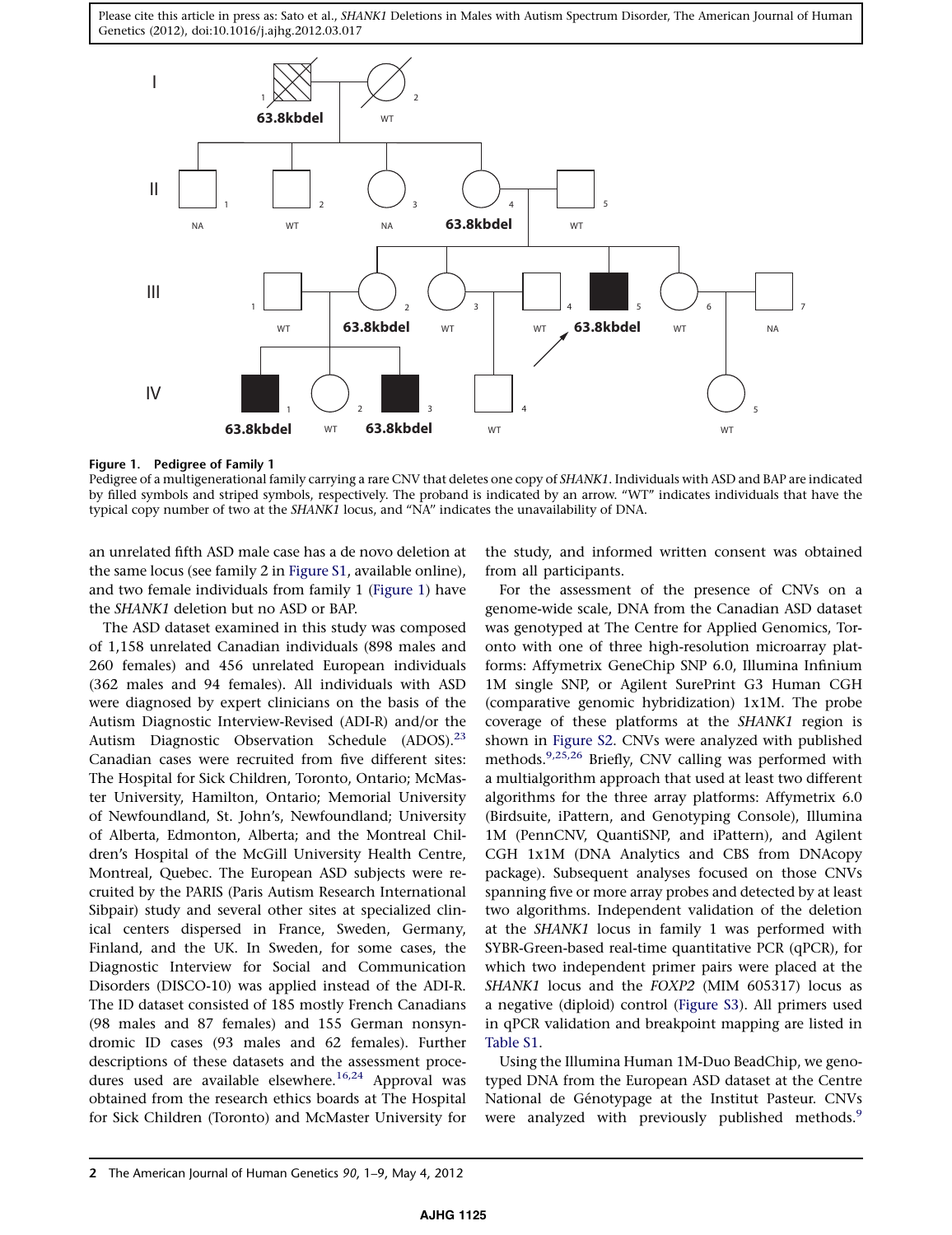#### <span id="page-2-0"></span>Table 1. Clinical Description of Individuals Carrying SHANK1 Deletion

|                       | <b>Clinical Details</b>                                                                                      |                                                                                                                                 |                                                                                                                                    |                                                                                                                                                                                                                 |                                           |
|-----------------------|--------------------------------------------------------------------------------------------------------------|---------------------------------------------------------------------------------------------------------------------------------|------------------------------------------------------------------------------------------------------------------------------------|-----------------------------------------------------------------------------------------------------------------------------------------------------------------------------------------------------------------|-------------------------------------------|
|                       | <b>Diagnosis</b>                                                                                             | IQ <sup>a</sup>                                                                                                                 | Language <sup>b</sup>                                                                                                              | <b>Adaptive Behavior</b> <sup>c</sup>                                                                                                                                                                           | <b>Brain Imaging</b>                      |
| Family 1 <sup>d</sup> |                                                                                                              |                                                                                                                                 |                                                                                                                                    |                                                                                                                                                                                                                 |                                           |
| III-5 $(male)$        | ASD <sup>e</sup> : Asperger disorder<br>(ADI-R and ADOS-4)<br>and anxiety                                    | Leiter-R: brief<br>$NVIO = 83$<br>$(13^{th} %$ % ile; LA)                                                                       | OWLS: $TL = 68$<br>(2 <sup>nd</sup> % ile; delay)                                                                                  | VABS-I: $ABC = 52$<br>$(<1st %$ ile), COM = 43<br>$(<1st %$ ile), DLS = 63<br>$(1^{st} %$ % ile), and SOC = 65<br>$(1st %$ ile); he currently<br>takes olanzapine and<br>paroxetine for the<br>anxiety disorder |                                           |
| $I-1$ (male)          | BAP: shy, reserved,<br>and reluctant to<br>approach people;<br>amassed a large stamp<br>collection; deceased |                                                                                                                                 |                                                                                                                                    |                                                                                                                                                                                                                 |                                           |
| $IV-1$ (male)         | ASD: Asperger disorder<br>$(ADI-R; SRS: 68T/mild)$<br>to moderate)                                           | WASI: $VIQ = 114$<br>$(82nd %$ ile; HA)<br>and $PIQ = 86$<br>$(18th %$ ile; LA)                                                 | OWLS: $TL = 93$ , $RL = 82$<br>$(12^{th} %$ ile), and EL = 107<br>$(68^{th}\%$ ile)<br>PPVT: RV = 97 (42 <sup>nd</sup> % ile)      | VABS-II: $ABC = 85$<br>$(16^{th}$ % ile), COM = 92<br>$(30^{th}$ % ile), DLS = 85<br>$(16^{th}$ % ile), and SOC = 85<br>$(16^{th} %$ % ile)                                                                     |                                           |
| $IV-3$ (male)         | ASD: Asperger disorder<br>(ADI-R and ADOS-3)                                                                 | WPPSI: $FSIQ = 89$<br>$(23^{\text{rd}} %$ % ile; LA),<br>$VIQ = 89 (23rd % ile),$<br>and $PIO = 91$<br>(27 <sup>th</sup> % ile) | OWLS: TL = $80(9^{th}\%$ ile).<br>$RL = 78$ (7 <sup>th</sup> % ile),<br>and $EL = 86 (18th %$ ile)<br>PPVT: $RV = 91 (27th % ile)$ | VABS-II: $ABC = 86$<br>$(18^{th} %$ ile), COM = 91<br>$(27th %$ ile), DLS = 89<br>$(23rd %$ ile). SOC = 85<br>$(16th %$ ile), and<br>$MOT = 91 (27th % ile)$                                                    |                                           |
| II-4 (female)         | non-ASD and non-BAP;<br>anxiety and shyness                                                                  | $\equiv$                                                                                                                        |                                                                                                                                    | $\equiv$                                                                                                                                                                                                        | $\equiv$                                  |
| III-2 (female)        | non-ASD and non-BAP;<br>social anxiety disorder<br>and generalized anxiety<br>disorder; shy as a child       | $\overline{\phantom{a}}$                                                                                                        | PPVT: $RV = 111 (77th % ile)$                                                                                                      |                                                                                                                                                                                                                 |                                           |
| Family 2 <sup>f</sup> |                                                                                                              |                                                                                                                                 |                                                                                                                                    |                                                                                                                                                                                                                 |                                           |
| $II-1$ (male)         | ASD with higher<br>functioning<br>(ADI-R; CARS:<br>mild autism)                                              | WISC: $FSIQ = 115$<br>$(84th %$ ile; HA),<br>$VIO = 120 (93rd % ile),$<br>and $PIQ = 100$<br>$(50^{th}$ % ile) (VIQ > PIQ)      |                                                                                                                                    |                                                                                                                                                                                                                 | PET: mild<br>hyperfusion<br>temporal left |

Refer to pedigrees in [Figure 1](#page-1-0) (family 1) and [Figure S1](#page-6-0) (family 2). The following abbreviations are used: IQ, intelligence quotient; ASD, autism spectrum disorder; % ile, percentile; and PET, positron emission tomography.

<sup>a</sup>lQ was measured with an age-appropriate Weschler scale (WPPSI, Wechsler Preschool and Primary Scale of Intelligence; WISC, Wechsler Intelligence Scale for Children; or WASI, Wechsler Abbreviated Scale of Intelligence). Standard scores and percentiles are presented for full-scale IQ (FSIQ), verbal IQ (VIQ), and/or performance IQ (PIQ). FSIQ is not a valid estimate of IQ when significant discrepancy exists between VIQ and PIQ. Leiter International Performance Scale-Revised (Leiter-R) is a measure of nonverbal IQ (NVIQ) only. Percentile classifications are the following: very superior (VS; >98<sup>th %</sup> ile), superior (S; 91<sup>st</sup>–97<sup>th %</sup> ile), high average (HA; 75<sup>th</sup>–90<sup>th</sup> % ile), average (A; 25<sup>th</sup>–74<sup>th</sup> % ile), low average (LA; 9<sup>th</sup>–24<sup>th</sup> % ile), borderline (B; 2<sup>nd</sup>–8<sup>th %</sup> ile), and extremely low (EL;  $<$ 2<sup>nd</sup> % ile).

.<br><sup>b</sup>Language was measured with the Oral and Written Language Scales (OWLS). Standard scores and percentiles are presented for total language (TL), receptive language (RL), and/or expressive language (EL). Language was rated as nonverbal, average, or delayed ( $\leq 16^{th}$  % ile). The Peabody Picture Vocabulary Test (PPVT-4<sup>th</sup> edition) measured receptive vocabulary (RV).

<sup>2</sup>Adaptive Behavior was measured with the Vineland Adaptive Behavior Scales (VABS). Standard score and percentiles are presented for adaptive behavior

composite (ABC), communication (COM), daily living skills (DLS), socialization (SOC), and motor (MOT; only for children 7 years old or younger).<br><sup>4</sup>Language details for IV-2 (female) in family 1 are the following: (OWLS) R

The autism-spectrum diagnosis is based on the Autism Diagnostic Interview-Revised (ADI-R) and the Autism Diagnostic Observation Schedule (ADOS; one of four possible modules is administered on the basis of age and language level). In some cases, the Social Responsiveness Scale (SRS) was administered, and reported T-scores represent average skills (<59T), mild to moderate concerns (60T-75T), or a severe range (76T or higher). Also, the diagnosis for II-1 in family 2 was based on the Childhood Autism Rating Scale (CARS).

<sup>f</sup>II-3 (female) in family 2 was diagnosed with ASD (ADI-R; CARS: mild autism). Her WIPPSI IQ details are the following: PIQ = 99 (50<sup>th</sup> % ile) and VIQ = nonfunctional language.

Validation of the array CNV calls was performed with qPCR in a similar way as described above; two independent primer pairs were placed at the SHANK1 locus and at the exon 18 locus of SHANK1 as a negative (diploid) control ([Figure S3](#page-6-0)).

We initially identified a hemizygous microdeletion in chromosomal region 19q13.33 in ASD proband III-5 from the Canadian cohort (see family 1 in Table 1 and [Figure 1](#page-1-0)). The deletion, which was determined to be 63.8 kb, eliminated exons 1–20 of SHANK1 and the

The American Journal of Human Genetics 90, 1–9, May 4, 2012 3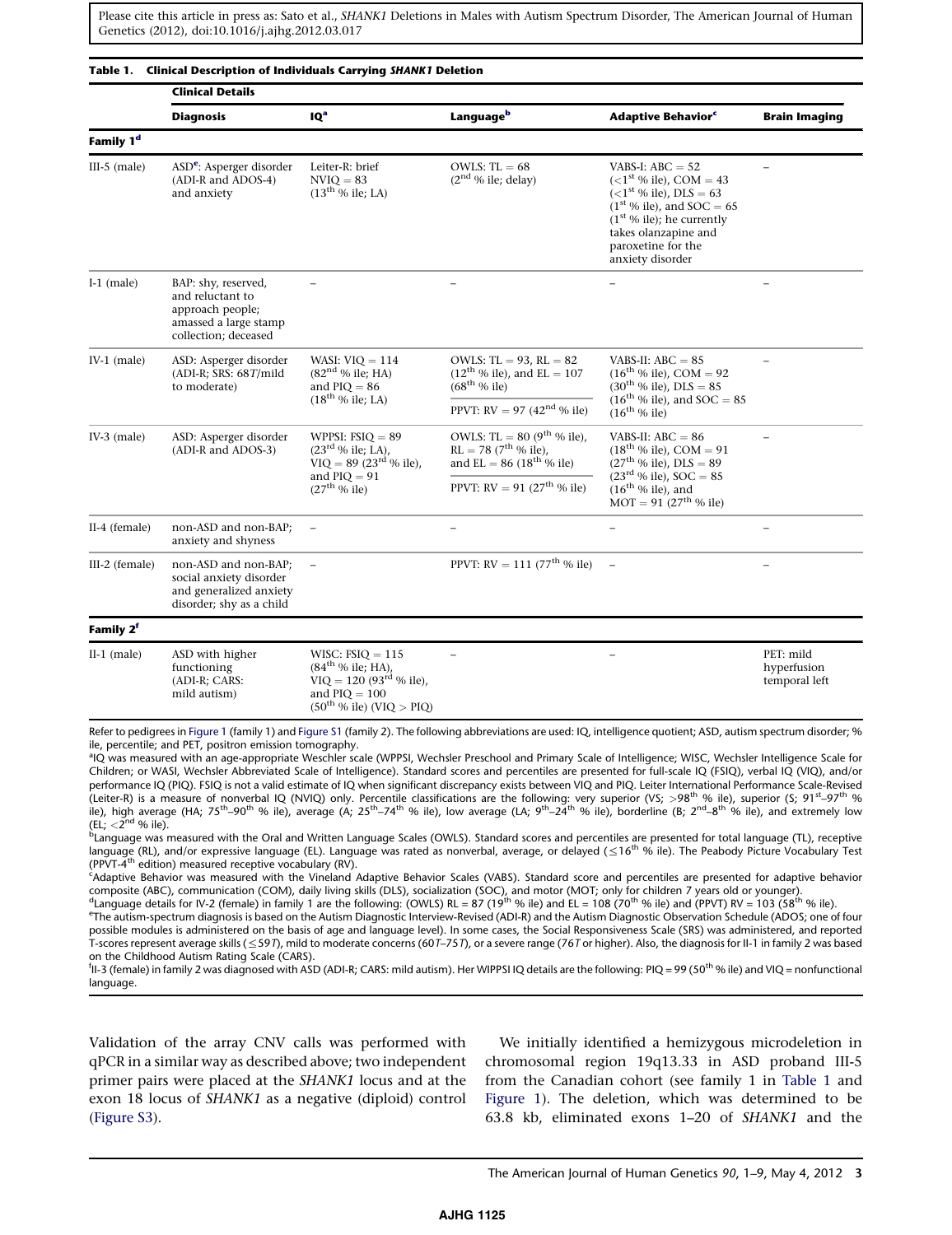<span id="page-3-0"></span>

Figure 2. Rare Deletions at SHANK1 Locus in the Two ASD-Affected Families

Chromosomal position of rare deletions of SHANK1 and adjacent genes in ASD. The accurate coordinates for family 1 were mapped by sequencing across the breakpoints and are Chr 19: 55,872,189–55,935,995 (hg18). The de novo deletion of family 2 was detected by microarray and has coordinates Chr 19: 55,808,307–55,871,709 (hg18).

neighboring CLEC11A (MIM 604713), which codes for a growth factor for primitive hematopoietic progenitor cells (Figure 2). Subsequent genotyping in family 1 revealed that the deletion was also present in males I-1, IV-1, and IV-3 as well as in females II-4 and III-2 [\(Figure 1\)](#page-1-0).

At 16 years of age, proband III-5 was first assessed by a child psychiatrist and was initially given a clinical diagnosis of PDD-NOS. Starting at an early age, there was evidence of impairment in social communication, but there were not enough repetitive stereotyped behaviors for a diagnosis of autism or Asperger disorder. The ADI-R and the ADOS were completed when the proband was 25 years old. The ADI-R indicated that the parents first became concerned when their son was 12–24 months old, a period during which III-5 engaged in repetitive play and speech. He spoke in single words at 24 months of age and spoke in phrases by 36 months of age. He has never lost language or other skills. He has no history of echolalia, pronoun reversal, or neologisms. His eye contact has always been poor, and he has persistently lacked social smiling, facial affect, joint attention, and empathy. His interests during childhood and adolescence included video games, movies, and sports cards. He graduated from high school, and now, at age 32, he lives independently and works in a sheltered workshop. When III-5 was 25 years old, the ADI-R and ADOS diagnosed him with autism according to the cut-offs, but his current best-estimate diagnoses are that of Asperger disorder (in view of the normal language development) and a separate anxiety disorder; anxiety disorders are common comorbid conditions but are not considered part of the ASD clinical spectrum.

An extensive battery of questionnaires and tests were administered to III-5's parents, and both scored in the typical range. His mother (II-4) has exhibited anxiety and shyness for most of her life but would not be considered to have ASD or BAP. His 40-year-old sister (III-2) is married with one son (IV-1) with Asperger disorder, a neurotypical daughter (IV-2), and a son (IV-3) with ASD. III-2 completed university and worked as a school teacher for years. She has

a diagnosis of social anxiety and a generalized anxiety disorder for which she has taken antianxiety medication. Assessment by interview and questionnaire indicated that she was typical for all measures and did not show evidence of ASD or the BAP.

III-5's maternal grandfather (I-1) passed away when he was 95 years old. Little is known about his childhood other than that he had difficulty in school. Throughout his adult life, he had been quiet and withdrawn. He did not develop close relationships. He was a truck driver and spent most of his time away from home. There was no history of psychiatric illness. He was an avid stamp collector but did not use this interest to engage in social interactions. His children were interviewed so that a diagnosis of ASD could be determined; based on this interview, our clinical impression is that he most likely had, at the very least, the BAP or, possibly, high-functioning ASD, which could not be determined under the circumstances.

IV-1 was clinically diagnosed with Asperger disorder when he was 8 years old. He was born by cesarean section 10 days late. Early developmental milestones were within normal limits. When he was 3 years old, his parents detected developmental differences by noting that he was not interested in other children and was preoccupied with objects. He had an encyclopedic knowledge of cars. He would approach other children but tended to play beside them and became upset with changes in routine. He exhibited difficulties with eye contact and understanding social cues and rules.

Additional assessments were conducted when he was 10 years old. He met all the cut-offs for an autistic disorder on the ADI-R except for the nonverbal total. The ADOS scores were below the cut-off for a diagnosis of ASD because of his strengths in the communication domain. Descriptive gestures were present but were vague and infrequent, accounting for his communication score of 1 (the cut-off is 2). Impairments in reciprocal social interaction continued to be evident. His score on the performance intelligence quotient (IQ) component (score  $= 86$ )

<sup>4</sup> The American Journal of Human Genetics 90, 1–9, May 4, 2012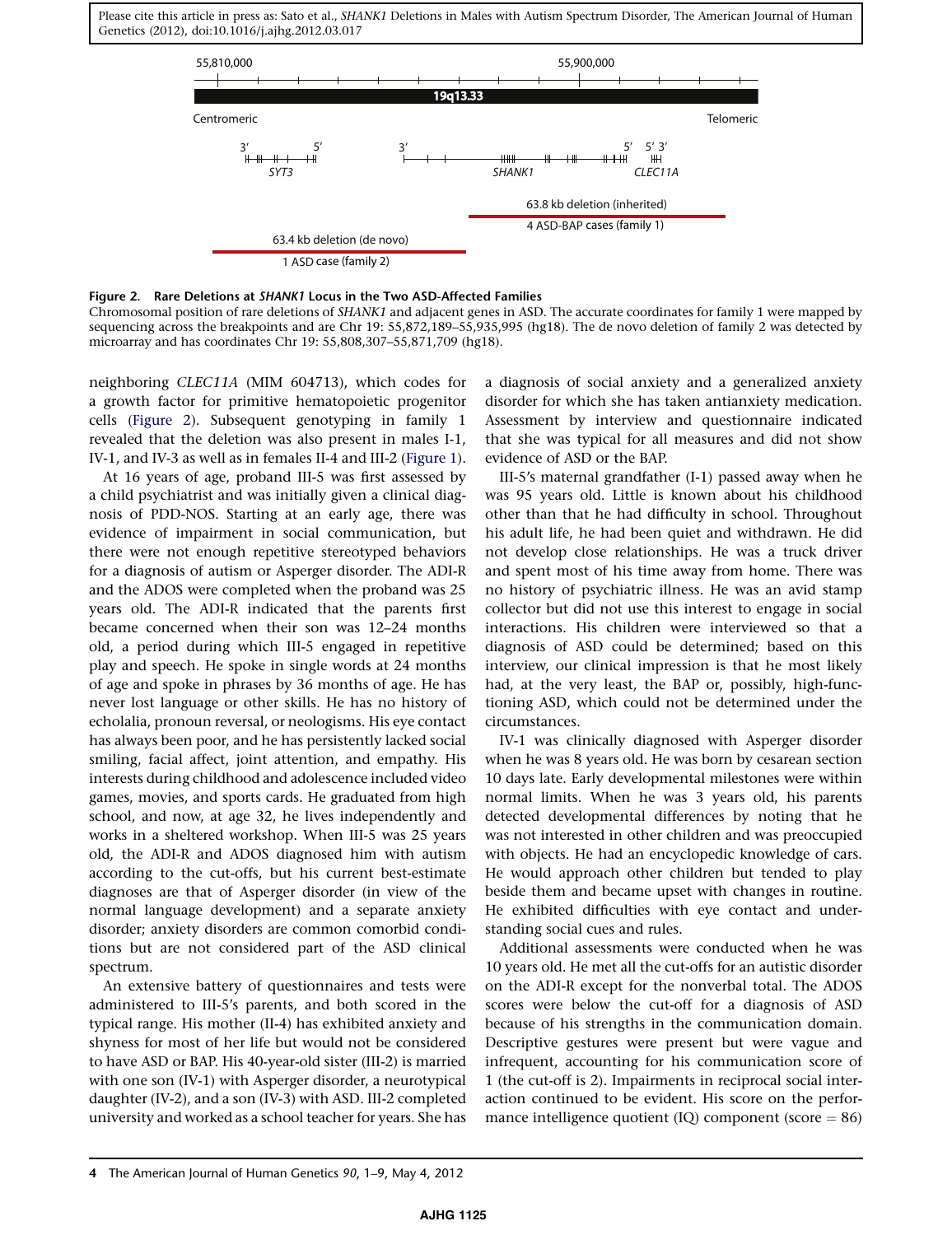of psychometric testing was significantly lower than his score on the verbal IQ subtests (score  $= 114$ ). IV-1 qualified for a diagnosis of Asperger disorder.

Individual IV-3 was first evaluated when he was 3 years old. When he was 18 months old, his parents became concerned because he was not talking. He developed single words at 24 months. He communicated by leading his parents by the hand and exhibited repetitive behaviors. He did not offer comfort or empathy and did not initiate social interaction, although he would play with his parents. Certain noises such as the washing machine or the toilet flushing would bother him; he became upset if his mother had her hair down or a jacket unzipped.

Assessment when he was 5 years and 8 months old indicated that he was positive on the ADI-R for autism and for ASD on the ADOS. He had made good progress in social interaction and language. His expressive language consisted of short sentences and phrases and some echoed speech and mild articulation difficulties. His IQ and expressive and receptive language scores were in the lowaverage range, leading to a best-estimate diagnosis of Asperger disorder.

In separate microarray experiments examining 456 ASDaffected individuals from Europe, we identified a 63.4 kb hemizygous CNV in individual F2-II-1 from family 2; this CNV deleted the last three exons of SHANK1 and the entire centromeric synaptotagmin-3 (SYT3 [MIM 600327]) gene, which plays a role in  $Ca^{2+}$ -dependent exocytosis of secretory vesicles [\(Table 1,](#page-2-0) [Figure 2\)](#page-3-0). Haplotype analysis revealed that the deletion resided on the chromosome originating from the mother (who was shown to carry two copies of SHANK1), so it was presumed to be a de novo event [\(Figure S1\)](#page-6-0). The deletion was not in F2-II-3.

Male individual F2-II-1 [\(Table 1](#page-2-0) and [Figure S1](#page-6-0)) was the first child born to a 20-year-old mother. He has a younger maternal half-sister (F2-II-3) with autism and mild ID. F2- II-1 was born two months before term. Developmental abnormalities were identified during his first year. He did not babble, made no eye contact, and refused to be touched. He started to walk at two years of age, but his motor coordination was poor. He started to talk at 2.5 years of age, which astonished the parents because until then, he had been extremely quiet. He developed a formal, pedantic style of speech with abnormal prosody. He was uninterested in other children. He repeated routines and rituals and accumulated facts on certain subjects such as astronomy. When upset, he flapped his hands or moved his body in a stereotypic fashion. Lately, he has had periods of depression. His IQ is in the normal range and shows that he has good verbal ability. The best estimate diagnosis for F2-II-1 is autism with higher functioning.

No deletion equivalent to those described in families 1 or 2 was observed in 15,122 control individuals. These controls included 2,026 healthy individuals from the Children's Hospital of Philadelphia, $^{27}$  $^{27}$  $^{27}$  2,493 controls genotyped at the University of Washington, $^{28}$  $^{28}$  $^{28}$  and 10,603 population-based controls $8,9,25$  whose microarray data

were analyzed by our group. This latter dataset included 1,123 controls from northern Germany, $^{29}$  1,234 Canadian controls from Ottawa, $30$  1,120 population controls from Ontario, $31$  1,056 HapMap samples, $32$  4,783 controls from the Wellcome Trust Case Control Consortium,<sup>[33](#page-7-0)</sup> and 1,287 controls recruited by the Study of Addiction: Genetics and Environment consortium.<sup>[34](#page-7-0)</sup> Control individuals were predominantly of European ancestry, which was comparable to the ancestry of the ASD subjects. We also examined the Database of Genomic Variants<sup>35,36</sup> for previously reported CNVs at the SHANK1 locus. One study<sup>37</sup> reported an unvalidated 109.1 kb deletion encompassing the entire SHANK1 gene in a Japanese female HapMap individual (NA18942). We obtained this DNA sample and performed qPCR by using two independent primer pairs at the SHANK1 locus; we were unable to confirm the deletion, indicating that it was a false-positive call [\(Figure S3\)](#page-6-0).

The frequency of deletions at the SHANK1 locus is significantly higher in ASD cases than in controls (2/1,614 cases versus 0/15,122 controls; Fisher's Exact test twotailed  $p = 0.009$ ). No other obvious potentially etiologic CNV was observed in any of the individuals with ASD in families 1 or 2 [\(Tables S2 and S3\)](#page-6-0). Therefore, at this resolution of analysis, the rare deletions of common segments of SHANK1 were the only common events observed between the two unrelated ASD families.

To test for potential damaging sequence-level mutations in SHANK1, we used Sanger sequencing to examine all 23 exons and splice sites in 509 unrelated ASD (384 male and 125 female) and 340 ID (191 males and 149 females) individuals. The rationale for SHANK1 mutation screening of ASD and ID cases arises from our previous observation of rare truncating nonsense and/or frameshift mutations in  $SHANK2^{16}$  $SHANK2^{16}$  $SHANK2^{16}$  and  $SHANK3^{18,19,38}$  $SHANK3^{18,19,38}$  $SHANK3^{18,19,38}$  in both of these disorders. We used Primer3 software v.0.4.0 to design PCR primers. We performed PCRs by using standard conditions, and we purified and sequenced products directly by using the BigDye Terminator sequencing (Applied Biosystems, Foster City, CA, USA). Variant detection was performed with Seq-Scape software from Applied Biosystems. We validated variants detected in the cases but not previously reported in the Single Nucleotide Polymorphism Database (dbSNP) build 130 by resequencing samples from the proband, both parents, and the siblings when available. All primers used for Sanger sequencing of SHANK1 and PCDHGA11 are listed in [Table S4](#page-6-0).

We detected 26 rare missense variants in 23 ASD and seven ID cases, which were not found in dbSNP build 130 or in 285 control individuals from the Ontario general population [\(Table S5](#page-6-0) and [Figures S4 and S5\)](#page-6-0). However, only two of these missense variants (c.877 G>A [p.Asp293Asn] in families 5 and 6 and c.2207 G>A [p.Arg736Gln] in family 9) are predicted to be damaging on the basis of their alteration of highly conserved residues within the ANK and PDZ domains, respectively. Although they occur in males with ASD, both variants are also found in non-ASD

The American Journal of Human Genetics 90, 1–9, May 4, 2012 5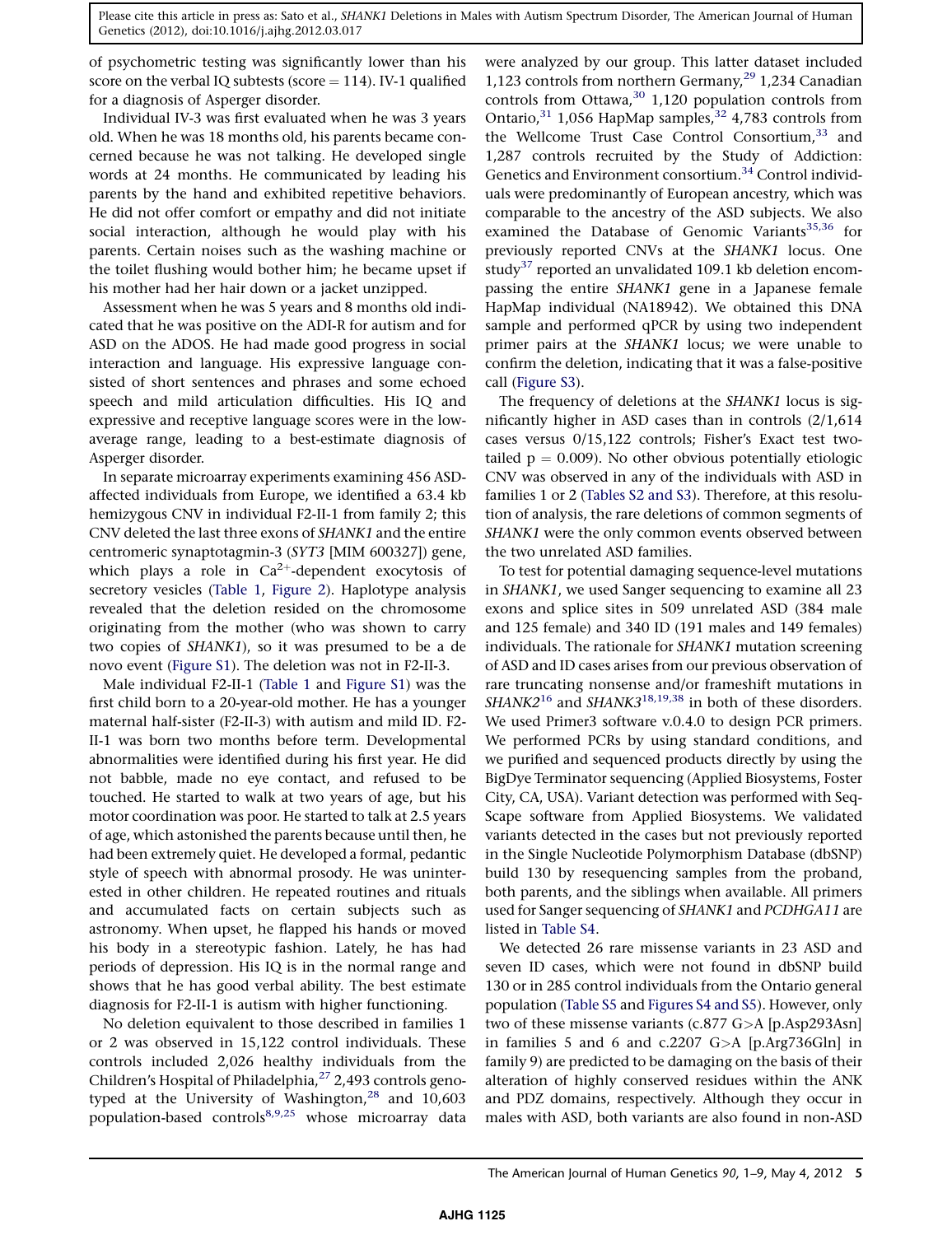(or BAP) fathers. No significant mutation was found on the nondeleted allele of proband III-5.

We also conducted whole-exome sequencing in individuals III-5 and IV-3 from family 1 to search for potential mutations in other genes [\(Table S6](#page-6-0)). We performed target enrichment by utilizing the Agilent SureSelect 50Mb Human All Exon kit (Agilent Technologies, Santa Clara, CA, USA), and we conducted paired-end sequencing on a Life Technologies SOLiD5500XL (Life Technologies, Foster City, CA, USA) platform. Protocols for sequencing and target capture followed specifications from the manufacturers.

A nonsense mutation (Tyr313\*) predicted to introduce a stop codon in the PCDHGA11 prodocadherin gene in chromosomal region 5q31.3 was identified. PCDHGA11 is a member of the protocadherin gamma gene cluster thought to have an important role in establishing connec-tions in the brain.<sup>[39](#page-7-0)</sup> The nonsense variant in  $PCDHGA11$ (MIM 606298) was validated by Sanger sequencing. The mutation was found to segregate precisely with the SHANK1 deletion. Because SHANK1 and PCDHGA11 reside on different autosomes, we tested for translocation or transposition and ruled out such linkage ([Figure S6\)](#page-6-0). It is possible that the Tyr313\* mutation in PCDHGA11 works in concert with the SHANK1 deletion to modify (positively or negatively) the extent of the phenotype or that they are just randomly cosegregating (a 1/262,144 chance). We have not detected CNVs or sequence-level mutations in PCDHGA11 in family 2 or in any other ASD subject examined. We have also tentatively ruled out the role of the X chromosome in family 1 given that different X chromosomes were observed in ASD males (by comparing SNP genotypes), and no pathogenic CNV, mutation, or genetic linkage was observed at the X chromosome ([Figure S7](#page-6-0)). The PCDHGA11 and SHANK1 loci at 5q31.3 and 19q13.33, respectively, represented two of five chromosomal regions in which maximal linkage was detected ([Figure S7](#page-6-0)). No other obvious damaging sequence mutations or CNVs were found in genes in the other three putative linkage regions.

We provide here a description of hemizygous deletions of SHANK1 in ASD. Such findings have, perhaps, been anticipated given that mutations leading to haploinsufficiency of SHANK2 and SHANK3 have been previously described in ASD. The striking segregation of ASD in only male SHANK1-deletion carriers in family 1 represents, to our knowledge, the first example of autosomal sex-limited expression in ASD.<sup>40</sup> Our finding of an unrelated ASDaffected male carrying an independent de novo deletion of SHANK1 supports our interpretation that the SHANK1 CNV segregating in family 1 is indeed the primary etiologic event leading to ASD. Additional case reports of other multigenerational families will be required for substantiating our findings of gender-influenced autosomal penetrance differences at the SHANK1 locus in ASD.

Our data indicate that SHANK1 deletions are associated with ASD with higher functioning in males. Insofar as all affected males have an IQ in the typical range and have good verbal ability (with a lack of clinically significant language delay), they would also qualify for a diagnosis of Asperger disorder. The one other male (individual I-1) had a diagnosis of the BAP (although this diagnosis was based only on retrospective reports, which preclude the potential for an ASD diagnosis). The female carriers do not show evidence of ASD or the BAP but have suffered from anxiety, which is considered to be an unrelated phenotype to ASD ([Table 1\)](#page-2-0). It is surprising that, compared to other studies of inherited  $CNVs<sub>1</sub><sup>3</sup>$  $CNVs<sub>1</sub><sup>3</sup>$  $CNVs<sub>1</sub><sup>3</sup>$  this pedigree shows little variability in clinical features among affected individuals.

We note that the neuronal genes PCDHGA11 and SYT3 could also contribute to aspects of the ASD phenotype in families 1 and 2, respectively. Moreover, subtler mutations,  $41,42$  or combinations of mutations,  $17$  might also be involved. The latter possibility might be particularly relevant given early findings that suggest potential multigenic effects including SHANK2 in ASD risk.<sup>17</sup> Paternal silencing or imprinting of SHANK1, as well as potential transmission distortion with respect to cosegregation of SHANK1 and PCDHGA11, also needs to be considered, but at least for the former, there is insufficient evidence for this. $43$ 

Consistent with our findings in humans, Shank1-null murines have deficits in several elements of social com-munication and developmental milestones.<sup>[44](#page-8-0)</sup> They also exhibit increased anxiety-related behavior and impaired memory.<sup>[45](#page-8-0)</sup> Shank2 and Shank3 offer immature excitatory synapses with unique properties that facilitate synaptogenesis. Shank1 has the important, but perhaps less critical, structural role of ''consolidating'' novel synaptic contacts via capping Shank2 and Shank3.<sup>22,46</sup> Mutations in SHANK1 might be predicted generally to have less of an impact on synapse morphology and stability and, therefore, a less severe phenotype than do similar alterations in SHANK2 or SHANK3. Given that SHANK2 and SHANK3 mutations are observed in  $ID^{16,38}$  $ID^{16,38}$  $ID^{16,38}$  and schizophrenia (MIM 181500), $47$  it is possible that SHANK1 mutations will also be similarly found in other brain disorders.

There are currently three prevailing theories explaining the gender bias in autism. The ''extreme brain'' theory proposes that autistic behaviors are an exaggeration of typical male personality traits.<sup>[48](#page-8-0)</sup> A second theory suggests that given the established genetic basis of autism, it is possible that the sex bias lies in the sex chromosomes. Rare mutations in some X-linked genes such as NLGN3 and  $NLGN4^{13}$  $NLGN4^{13}$  $NLGN4^{13}$  and the PTCHD1 locus (MIM 300828)<sup>[49](#page-8-0)</sup> have been shown to confer risk to idiopathic ASD in male carriers. A third theory<sup>50</sup> posits a sex-specific multiple-threshold model in which females need to carry more genetic liability than males in order to develop ASD. Some protective factor must exist to account for that higher threshold. Our discovery of rare autosomal SHANK1 deletions associated with ASD or the BAP that is limited to males provides further evidence of the existence of this protective factor and has significant implications

<sup>6</sup> The American Journal of Human Genetics 90, 1–9, May 4, 2012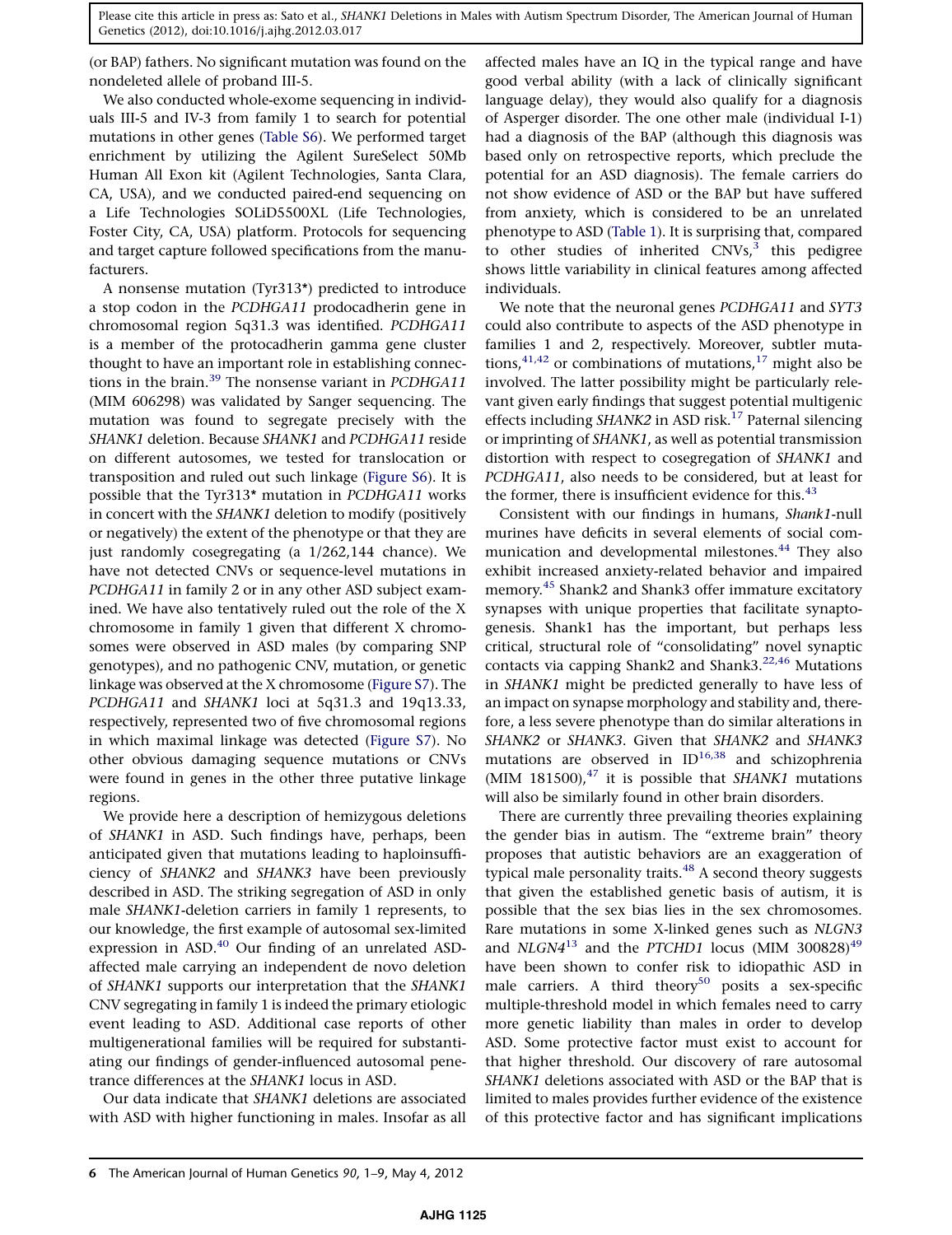<span id="page-6-0"></span>for elucidating the molecular basis of sex bias in ASD. These results will also have immediate relevance for clinical genetic testing in ASD.

#### Supplemental Data

Supplemental Data include seven figures and six tables and can be found with this article online at <http://www.cell.com/AJHG>.

#### Acknowledgments

This work was supported by grants from the University of Toronto McLaughlin Centre, NeuroDevNet, Genome Canada and the Ontario Genomics Institute, the Canadian Institutes for Health Research (CIHR), the Canadian Institute for Advanced Research, the Canada Foundation for Innovation, the government of Ontario, Autism Speaks, and The Hospital for Sick Children Foundation. S.W.S. holds the GlaxoSmithKline-CIHR Chair in Genome Sciences at the University of Toronto and The Hospital for Sick Children. G.A.R. was supported by Deutsche Forschungsgemeinschaft and the BMBF/NGFNplus (German Mental-Retardation Network). T.B. was supported by Agence Nationale de la Recherche (ANR-08- MNPS-037-01—SynGen), Neuron-ERANET (EUHF-AUTISM), and Fondation Orange. We are indebted to the individuals and their families for participating in this study and to The Centre for Applied Genomics at The Hospital for Sick Children. We thank A. Fiebig, A. Franke, and S. Schreiber at POPGEN (University of Kiel, Kiel, Germany), A. Stewart, R. McPherson, and R. Roberts of the University of Ottawa Heart Institute (University of Ottawa, Ottawa, Canada), the Wellcome Trust Case Control Consortium, and the Study of Addiction: Genetics and Environment consortium for providing control data. A provisional patent has been filed for The Hospital for Sick Children in S.W. Scherer's name.

Received: February 17, 2012 Revised: March 9, 2012 Accepted: March 19, 2012 Published online: April 12, 2012

### Web Resources

The URLs for data presented herein are as follows:

Database of Genomic Variants, <http://projects.tcag.ca/variation/> dbSNP, <http://www.ncbi.nlm.nih.gov/SNP/>

Online Mendelian Inheritance in Man (OMIM), [http://www.](http://www.omim.org/) [omim.org/](http://www.omim.org/)

### **References**

- 1. Losh, M., Childress, D., Lam, K., and Piven, J. (2008). Defining key features of the broad autism phenotype: A comparison across parents of multiple- and single-incidence autism families. Am. J. Med. Genet. B. Neuropsychiatr. Genet. 147B, 424–433.
- 2. Gillberg, C., Cederlund, M., Lamberg, K., and Zeijlon, L. (2006). Brief report: ''The autism epidemic''. The registered prevalence of autism in a Swedish urban area. J. Autism Dev. Disord. 36, 429–435.
- 3. Scherer, S.W., and Dawson, G. (2011). Risk factors for autism: Translating genomic discoveries into diagnostics. Hum. Genet. 130, 123–148.
- 4. Devlin, B., and Scherer, S.W. (2012). Genetic Architecture in Autism Spectrum Disorder. Curr. Opin. Genet. Dev., in press. 10.1016/j.gde.2012.03.002.
- 5. Cook, E.H., Jr., and Scherer, S.W. (2008). Copy-number variations associated with neuropsychiatric conditions. Nature 455, 919–923.
- 6. Sebat, J., Lakshmi, B., Malhotra, D., Troge, J., Lese-Martin, C., Walsh, T., Yamrom, B., Yoon, S., Krasnitz, A., Kendall, J., et al. (2007). Strong association of de novo copy number mutations with autism. Science 316, 445–449.
- 7. Levy, D., Ronemus, M., Yamrom, B., Lee, Y.H., Leotta, A., Kendall, J., Marks, S., Lakshmi, B., Pai, D., Ye, K., et al. (2011). Rare de novo and transmitted copy-number variation in autistic spectrum disorders. Neuron 70, 886–897.
- 8. Marshall, C.R., Noor, A., Vincent, J.B., Lionel, A.C., Feuk, L., Skaug, J., Shago, M., Moessner, R., Pinto, D., Ren, Y., et al. (2008). Structural variation of chromosomes in autism spectrum disorder. Am. J. Hum. Genet. 82, 477–488.
- 9. Pinto, D., Pagnamenta, A.T., Klei, L., Anney, R., Merico, D., Regan, R., Conroy, J., Magalhaes, T.R., Correia, C., Abrahams, B.S., et al. (2010). Functional impact of global rare copy number variation in autism spectrum disorders. Nature 466, 368–372.
- 10. Sanders, S.J., Ercan-Sencicek, A.G., Hus, V., Luo, R., Murtha, M.T., Moreno-De-Luca, D., Chu, S.H., Moreau, M.P., Gupta, A.R., Thomson, S.A., et al. (2011). Multiple recurrent de novo CNVs, including duplications of the 7q11.23 Williams syndrome region, are strongly associated with autism. Neuron 70, 863–885.
- 11. Toro, R., Konyukh, M., Delorme, R., Leblond, C., Chaste, P., Fauchereau, F., Coleman, M., Leboyer, M., Gillberg, C., and Bourgeron, T. (2010). Key role for gene dosage and synaptic homeostasis in autism spectrum disorders. Trends Genet. 26, 363–372.
- 12. Bourgeron, T. (2009). A synaptic trek to autism. Curr. Opin. Neurobiol. 19, 231–234.
- 13. Jamain, S., Quach, H., Betancur, C., Råstam, M., Colineaux, C., Gillberg, I.C., Soderstrom, H., Giros, B., Leboyer, M., Gillberg, C., and Bourgeron, T.; Paris Autism Research International Sibpair Study. (2003). Mutations of the X-linked genes encoding neuroligins NLGN3 and NLGN4 are associated with autism. Nat. Genet. 34, 27–29.
- 14. Szatmari, P., Paterson, A.D., Zwaigenbaum, L., Roberts, W., Brian, J., Liu, X.Q., Vincent, J.B., Skaug, J.L., Thompson, A.P., Senman, L., et al; Autism Genome Project Consortium. (2007). Mapping autism risk loci using genetic linkage and chromosomal rearrangements. Nat. Genet. 39, 319–328.
- 15. Vaags, A.K., Lionel, A.C., Sato, D., Goodenberger, M., Stein, Q.P., Curran, S., Ogilvie, C., Ahn, J.W., Drmic, I., Senman, L., et al. (2012). Rare deletions at the neurexin 3 locus in autism spectrum disorder. Am. J. Hum. Genet. 90, 133–141.
- 16. Berkel, S., Marshall, C.R., Weiss, B., Howe, J., Roeth, R., Moog, U., Endris, V., Roberts, W., Szatmari, P., Pinto, D., et al. (2010). Mutations in the SHANK2 synaptic scaffolding gene in autism spectrum disorder and mental retardation. Nat. Genet. 42, 489–491.
- 17. Leblond, C.S., Heinrich, J., Delorme, R., Proepper, C., Betancur, C., Huguet, G., Konyukh, M., Chaste, P., Ey, E., Rastam, M., et al. (2012). Genetic and Functional Analyses of SHANK2 Mutations Suggest a Multiple Hit Model of Autism Spectrum Disorders. PLoS Genet. 8, e1002521.

The American Journal of Human Genetics 90, 1–9, May 4, 2012 7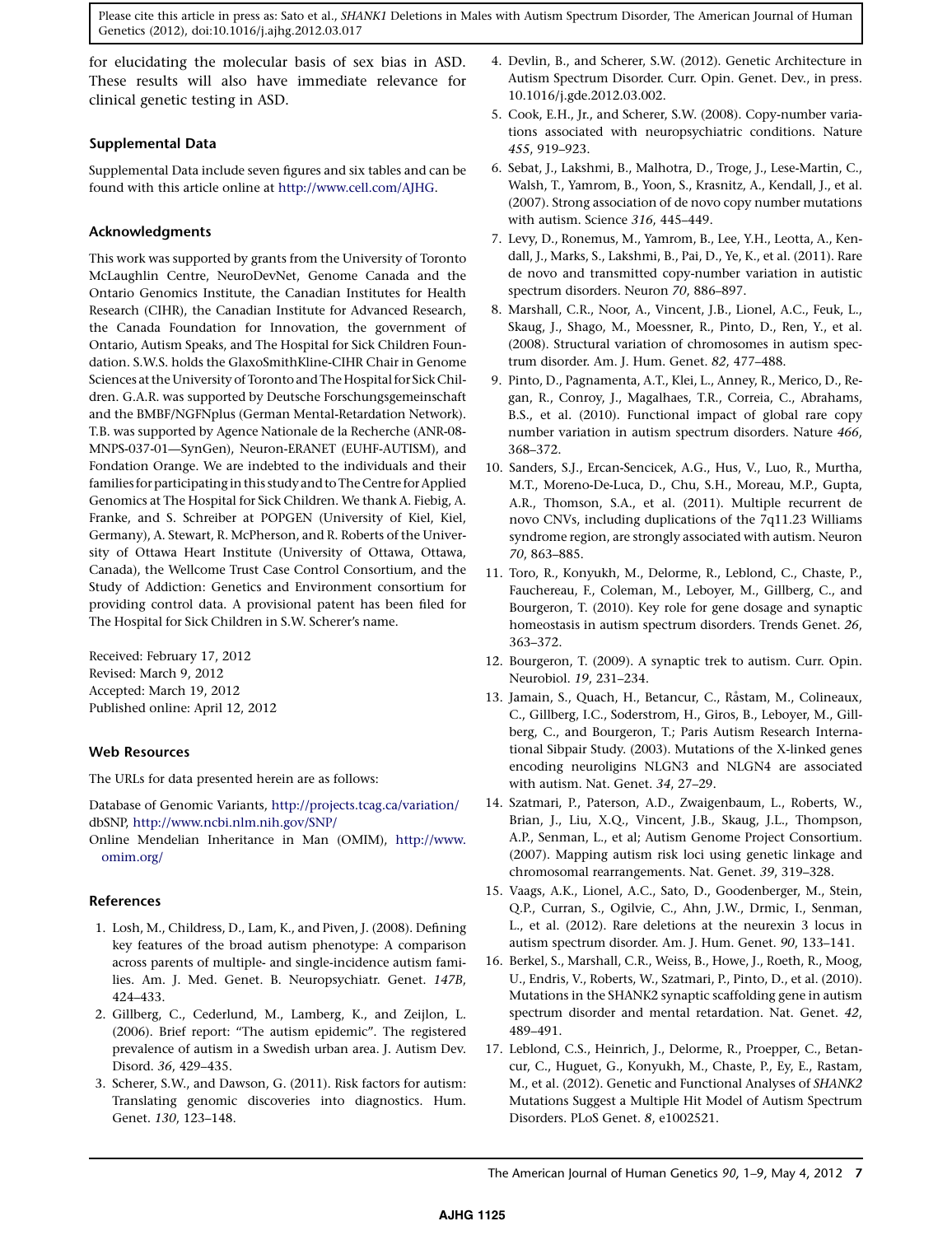- <span id="page-7-0"></span>18. Durand, C.M., Betancur, C., Boeckers, T.M., Bockmann, J., Chaste, P., Fauchereau, F., Nygren, G., Rastam, M., Gillberg, I.C., Anckarsäter, H., et al. (2007). Mutations in the gene encoding the synaptic scaffolding protein SHANK3 are associated with autism spectrum disorders. Nat. Genet. 39, 25–27.
- 19. Moessner, R., Marshall, C.R., Sutcliffe, J.S., Skaug, J., Pinto, D., Vincent, J., Zwaigenbaum, L., Fernandez, B., Roberts, W., Szatmari, P., and Scherer, S.W. (2007). Contribution of SHANK3 mutations to autism spectrum disorder. Am. J. Hum. Genet. 81, 1289–1297.
- 20. Gauthier, J., Spiegelman, D., Piton, A., Lafrenière, R.G., Laurent, S., St-Onge, J., Lapointe, L., Hamdan, F.F., Cossette, P., Mottron, L., et al. (2009). Novel de novo SHANK3 mutation in autistic patients. Am. J. Med. Genet. B. Neuropsychiatr. Genet. 150B, 421–424.
- 21. Sheng, M., and Kim, E. (2000). The Shank family of scaffold proteins. J. Cell Sci. 113, 1851–1856.
- 22. Grabrucker, A.M., Schmeisser, M.J., Schoen, M., and Boeckers, T.M. (2011). Postsynaptic ProSAP/Shank scaffolds in the crosshair of synaptopathies. Trends Cell Biol. 21, 594–603.
- 23. Risi, S., Lord, C., Gotham, K., Corsello, C., Chrysler, C., Szatmari, P., Cook, E.H., Jr., Leventhal, B.L., and Pickles, A. (2006). Combining information from multiple sources in the diagnosis of autism spectrum disorders. J. Am. Acad. Child Adolesc. Psychiatry 45, 1094–1103.
- 24. Hamdan, F.F., Daoud, H., Piton, A., Gauthier, J., Dobrzeniecka, S., Krebs, M.O., Joober, R., Lacaille, J.C., Nadeau, A., Milunsky, J.M., et al. (2011). De novo SYNGAP1 mutations in nonsyndromic intellectual disability and autism. Biol. Psychiatry 69, 898–901.
- 25. Lionel, A.C., Crosbie, J., Barbosa, N., Goodale, T., Thiruvahindrapuram, B., Rickaby, J., Gazzellone, M., Carson, A.R., Howe, J.L., Wang, Z., et al. (2011). Rare copy number variation discovery and cross-disorder comparisons identify risk genes for ADHD. Sci Transl Med. 3, 95ra75.
- 26. Pinto, D., Darvishi, K., Shi, X., Rajan, D., Rigler, D., Fitzgerald, T., Lionel, A.C., Thiruvahindrapuram, B., Macdonald, J.R., Mills, R., et al. (2011). Comprehensive assessment of arraybased platforms and calling algorithms for detection of copy number variants. Nat. Biotechnol. 29, 512–520.
- 27. Shaikh, T.H., Gai, X., Perin, J.C., Glessner, J.T., Xie, H., Murphy, K., O'Hara, R., Casalunovo, T., Conlin, L.K., D'Arcy, M., et al. (2009). High-resolution mapping and analysis of copy number variations in the human genome: A data resource for clinical and research applications. Genome Res. 19, 1682–1690.
- 28. Itsara, A., Cooper, G.M., Baker, C., Girirajan, S., Li, J., Absher, D., Krauss, R.M., Myers, R.M., Ridker, P.M., Chasman, D.I., et al. (2009). Population analysis of large copy number variants and hotspots of human genetic disease. Am. J. Hum. Genet. 84, 148–161.
- 29. Krawczak, M., Nikolaus, S., von Eberstein, H., Croucher, P.J., El Mokhtari, N.E., and Schreiber, S. (2006). PopGen: Populationbased recruitment of patients and controls for the analysis of complex genotype-phenotype relationships. Community Genet. 9, 55–61.
- 30. Stewart, A.F., Dandona, S., Chen, L., Assogba, O., Belanger, M., Ewart, G., LaRose, R., Doelle, H., Williams, K., Wells, G.A., et al. (2009). Kinesin family member 6 variant Trp719Arg does not associate with angiographically defined coronary artery disease in the Ottawa Heart Genomics Study. J. Am. Coll. Cardiol. 53, 1471–1472.
- 31. Zogopoulos, G., Ha, K.C., Naqib, F., Moore, S., Kim, H., Montpetit, A., Robidoux, F., Laflamme, P., Cotterchio, M., Greenwood, C., et al. (2007). Germ-line DNA copy number variation frequencies in a large North American population. Hum. Genet. 122, 345–353.
- 32. Altshuler, D.M., Gibbs, R.A., Peltonen, L., Altshuler, D.M., Gibbs, R.A., Peltonen, L., Dermitzakis, E., Schaffner, S.F., Yu, F., Peltonen, L., et al; International HapMap 3 Consortium. (2010). Integrating common and rare genetic variation in diverse human populations. Nature 467, 52–58.
- 33. Craddock, N., Hurles, M.E., Cardin, N., Pearson, R.D., Plagnol, V., Robson, S., Vukcevic, D., Barnes, C., Conrad, D.F., Giannoulatou, E., et al; Wellcome Trust Case Control Consortium. (2010). Genome-wide association study of CNVs in 16,000 cases of eight common diseases and 3,000 shared controls. Nature 464, 713–720.
- 34. Bierut, L.J., Agrawal, A., Bucholz, K.K., Doheny, K.F., Laurie, C., Pugh, E., Fisher, S., Fox, L., Howells, W., Bertelsen, S., et al; Gene, Environment Association Studies Consortium. (2010). A genome-wide association study of alcohol dependence. Proc. Natl. Acad. Sci. USA 107, 5082–5087.
- 35. Iafrate, A.J., Feuk, L., Rivera, M.N., Listewnik, M.L., Donahoe, P.K., Qi, Y., Scherer, S.W., and Lee, C. (2004). Detection of large-scale variation in the human genome. Nat. Genet. 36, 949–951.
- 36. Zhang, J., Feuk, L., Duggan, G.E., Khaja, R., and Scherer, S.W. (2006). Development of bioinformatics resources for display and analysis of copy number and other structural variants in the human genome. Cytogenet. Genome Res. 115, 205–214.
- 37. Park, H., Kim, J.I., Ju, Y.S., Gokcumen, O., Mills, R.E., Kim, S., Lee, S., Suh, D., Hong, D., Kang, H.P., et al. (2010). Discovery of common Asian copy number variants using integrated high-resolution array CGH and massively parallel DNA sequencing. Nat. Genet. 42, 400–405.
- 38. Hamdan, F.F., Gauthier, J., Araki, Y., Lin, D.T., Yoshizawa, Y., Higashi, K., Park, A.R., Spiegelman, D., Dobrzeniecka, S., Piton, A., et al; S2D Group. (2011). Excess of de novo deleterious mutations in genes associated with glutamatergic systems in nonsyndromic intellectual disability. Am. J. Hum. Genet. 88, 306–316.
- 39. Phillips, G.R., Tanaka, H., Frank, M., Elste, A., Fidler, L., Benson, D.L., and Colman, D.R. (2003). Gamma-protocadherins are targeted to subsets of synapses and intracellular organelles in neurons. J. Neurosci. 23, 5096–5104.
- 40. Zhao, X., Leotta, A., Kustanovich, V., Lajonchere, C., Geschwind, D.H., Law, K., Law, P., Qiu, S., Lord, C., Sebat, J., et al. (2007). A unified genetic theory for sporadic and inherited autism. Proc. Natl. Acad. Sci. USA 104, 12831–12836.
- 41. Durand, C.M., Perroy, J., Loll, F., Perrais, D., Fagni, L., Bourgeron, T., Montcouquiol, M., and Sans, N. (2012). SHANK3 mutations identified in autism lead to modification of dendritic spine morphology via an actin-dependent mechanism. Mol. Psychiatry 17, 71–84.
- 42. Berkel, S., Tang, W., Treviño, M., Vogt, M., Obenhaus, H.A., Gass, P., Scherer, S.W., Sprengel, R., Schratt, G., and Rappold, G.A. (2012). Inherited and de novo SHANK2 variants associated with autism spectrum disorder impair neuronal morphogenesis and physiology. Hum. Mol. Genet. 21, 344–357.
- 43. Gregg, C., Zhang, J., Weissbourd, B., Luo, S., Schroth, G.P., Haig, D., and Dulac, C. (2010). High-resolution analysis of parent-of-origin allelic expression in the mouse brain. Science 329, 643–648.

<sup>8</sup> The American Journal of Human Genetics 90, 1–9, May 4, 2012